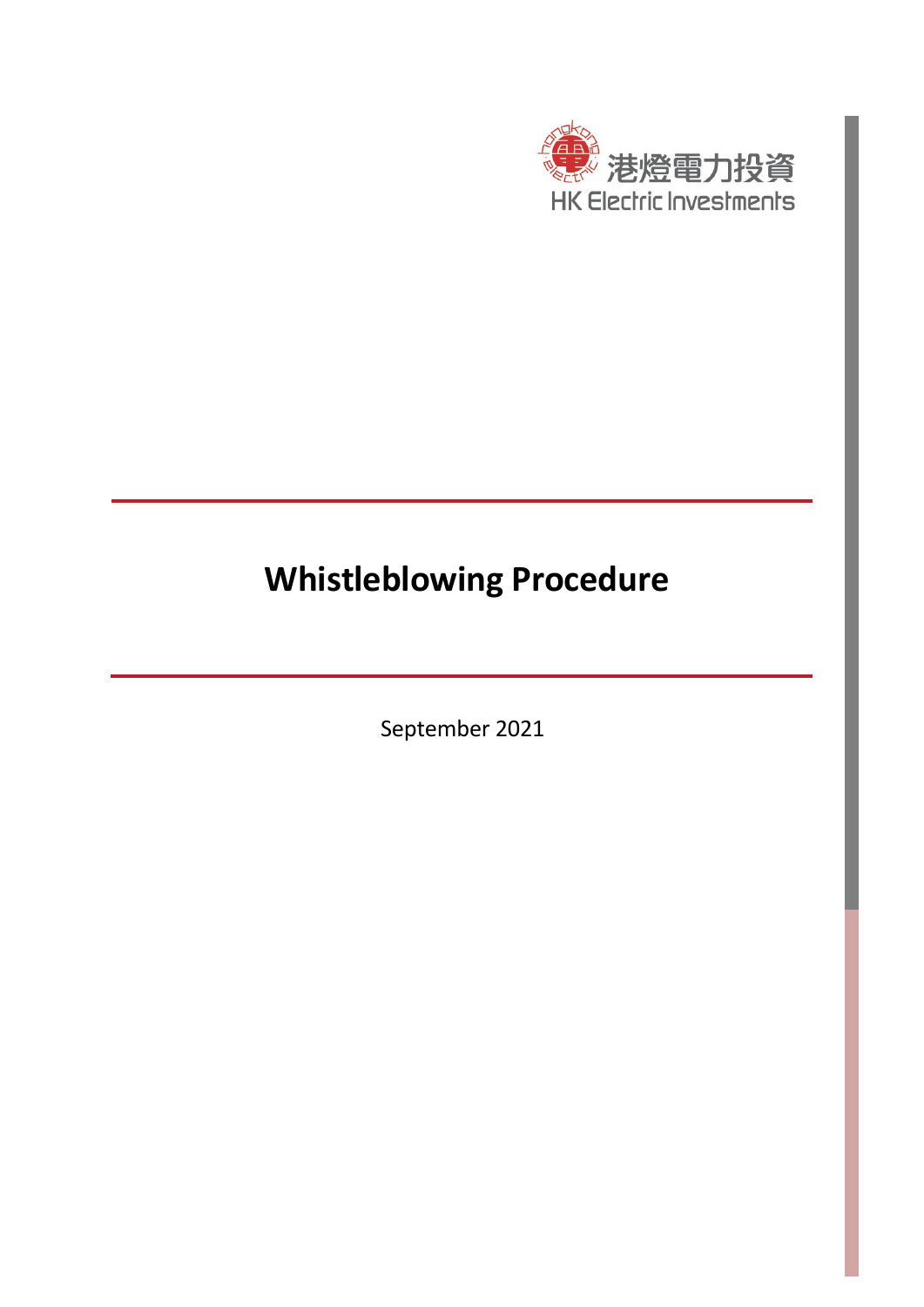

# **Table of Contents**

| 1. Objective                             | P.3  |
|------------------------------------------|------|
| 2. Scope                                 | P.3  |
| 3. Protection                            | P.4  |
| 4. Confidentiality                       | P.4  |
| 5. Procedure                             | P.4  |
| 6. Consistency with Laws and Regulations | P. 6 |
| 7. Maintaining This Procedure            | P. 6 |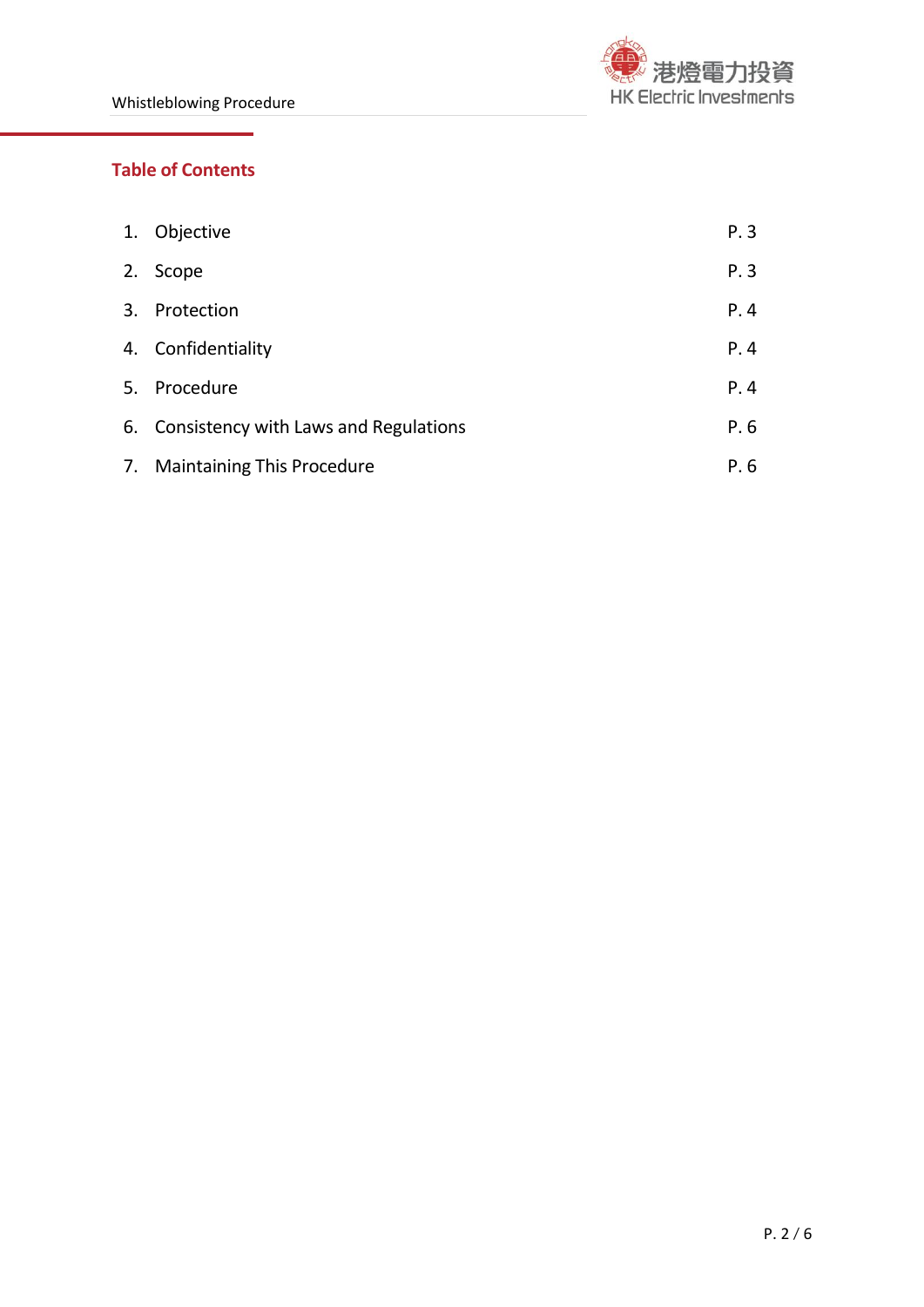

# **1. Objective**

HK Electric Investment Limited (the "Company"), and its subsidiaries including The Hongkong Electric Company, Limited (collectively, the "Group") is committed to achieving and maintaining high standards of openness, probity and accountability. In line with this commitment, the Company expects and encourages employees of the Group and those who deal with the Group, e.g. customers, suppliers, creditors and debtors, to report to the Company any suspected impropriety, misconduct or malpractice within the Group.

This Procedure aims to provide reporting channels and guidance on reporting possible improprieties in matters of financial reporting, internal control or other matters, and reassurance to whistleblowers of the protection that the Group will extend to them against unfair dismissal or victimisation for any genuine reports made under this Procedure.

## **2. Scope**

This Procedure applies to all employees of the Group as well as independent third parties who deal with the Group.

Whilst it is impossible to provide an exhaustive list of the activities that constitute impropriety, misconduct or malpractice, this Procedure is intended to cover serious concerns that could have an impact on the Group, which include but are not limited to:

- a) criminal offences;
- b) breach of legal or regulatory requirements;
- c) miscarriage of justice;
- d) malpractice, impropriety or fraud in financial reporting, internal control or other financial matters of the Group;
- e) breach of rules, policies or internal controls of the Group;
- f) endangerment of the health and safety of an individual;
- g) discrimination or harassment;
- h) professional, ethical or other malpractices or wrongdoings;
- i) improper conduct or unethical behaviour likely to prejudice the standing of the Group; and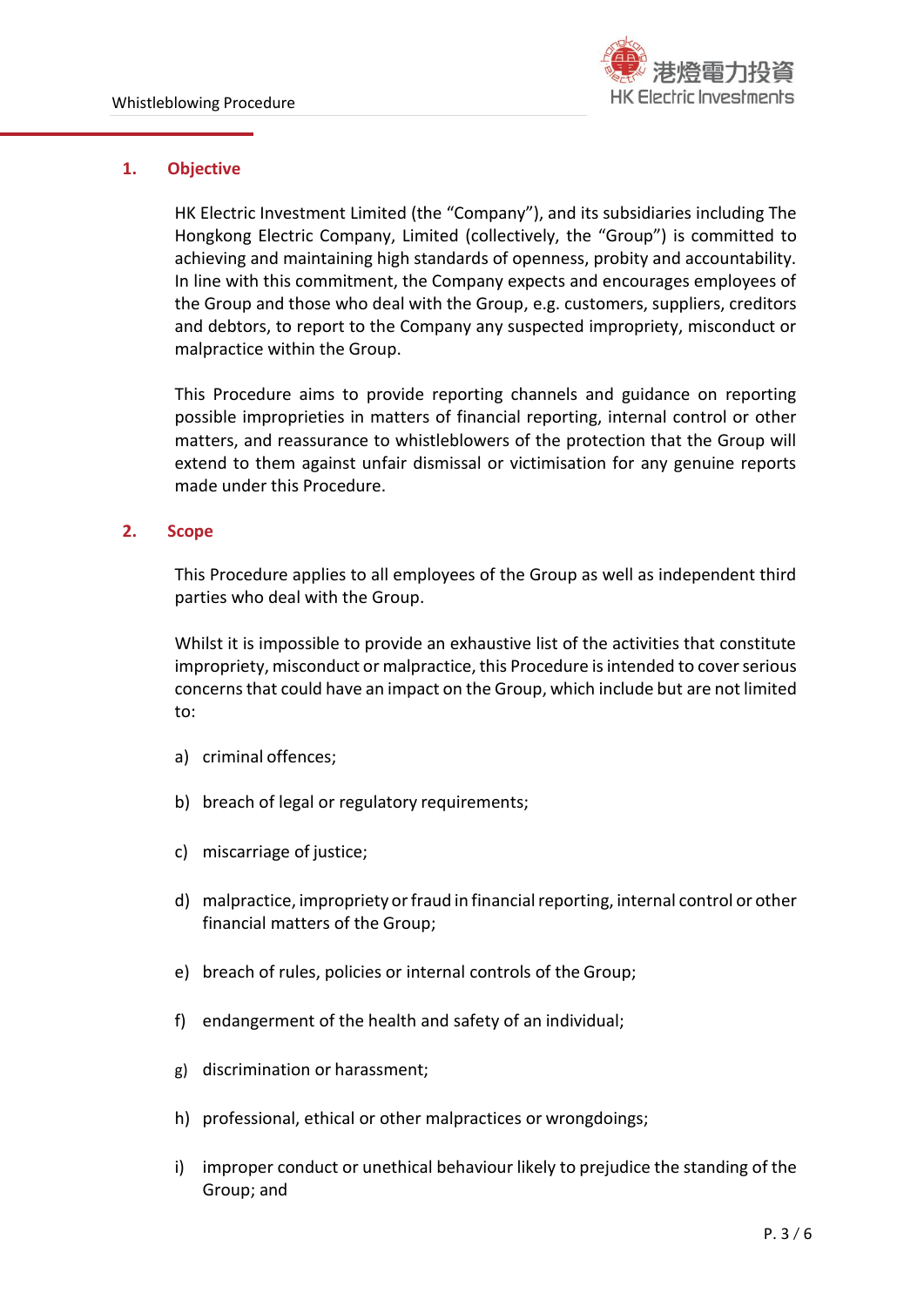

j) deliberate concealment of any of the above.

#### **3. Protection**

In making a report, the reporting person or entity (the "Informant") should exercise due care to ensure the accuracy of the information.

The Informant making appropriate reports under this Procedure is assured of protection against unfair dismissal, victimisation or unwarranted disciplinary action, even if the reports are subsequently proved to be incorrect or unsubstantiated. Harassment or victimisation of a genuine Informant is treated as gross misconduct, which if proven, may result in dismissal.

# **4. Confidentiality**

Each report will be treated as confidential. The identity of the Informant will not be divulged without the consent of the Informant unless:

- a) in the opinion of the Audit Committee of the Company (the "Audit Committee"), it is material to the investigation or in the interest of the Group to disclose the identity;
- b) the report is frivolous or is lodged in bad faith with malicious or mischievous intent or in abuse of this Procedure;
- c) itisrequired tobe disclosed in compliancewith anyapplicable laworregulation, by any relevant regulatory authority including The Stock Exchange of Hong Kong Limited (the "Stock Exchange"), or by the order or directive of any court having jurisdiction over the Company; and
- d) the report and the identity of the Informant are already public knowledge.

# **5. Procedure**

#### **Making a report**

a) Every report shall be made in person or in writing either by phone: (852) 28433266 to the Head of Internal Audit of the Group; by email to whistleblower@hkelectric.com (accessed by Head of Internal Audit); or by post to "Head of Internal Audit, Hongkong Electric Company Limited" at 10/F Hongkong Electric Centre, 44 Kennedy Road, Hong Kong; who shall report to the Chief Executive Officer or the Audit Committee Chairman. The Chief Executive Officer or the Audit Committee Chairman shall then determine the course of action to pursue, with powerto delegate, with respect to the report;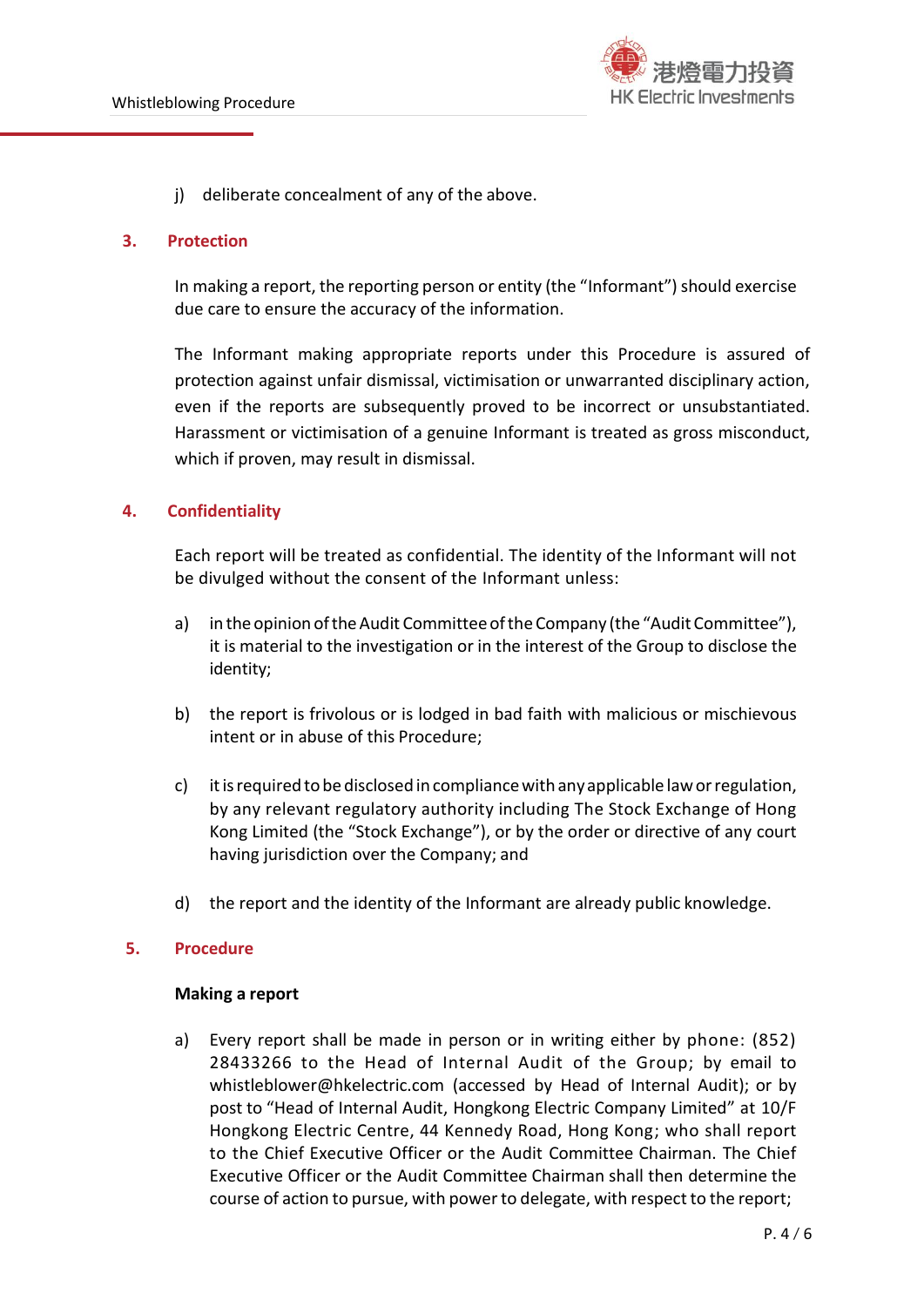

- b) All written reports by post shall be sent in a sealed envelope clearly marked "Strictly Private and Confidential - To be Opened by Addressee" to ensure confidentiality;
- c) If the Chief Executive Officer or Head of Internal Audit is being complained against, the report should be made in person or by post addressed to the Chairman of the Audit Committee at the same address;
- d) The Informant isrequired to provide the name(s), behaviour, activity or activities of the complained subjects, details of the improprieties including the pertinent incident(s), date(s), place(s) and any other relevant information on the report; and
- e) Details of the Informant including name, department/business unit, company, contact number, address or email address, are not required but are encouraged to be provided so as to facilitate the investigation and such details will be kept in the strictest confidence.

## **Investigation procedures**

The format and length of an investigation will vary depending on the nature and particular circumstances of each report made. Where appropriate, the reports raised may:

- a) be investigated internally by the Head of Internal Audit if fraud or illegal acts are involved. Where necessary, support will be obtained from the General Manager (Human Resources) and/or other divisions/departments. For reports related to human resources matters, the General Manager (Human Resources) will carry out the investigation, with support from the Head of Internal Audit and/or respective divisions/departments where necessary;
- b) be investigated by the Audit Committee if the report(s) concerns the Chief Executive Officer or the Head of Internal Audit;
- c) be referred to the external auditor;
- d) be referred to the relevant public or regulatory bodies;
- e) be referred to an external investigator; and/or
- f) form the subject of any other actions as the Audit Committee or the Chief Executive Officer may determine in the best interest of the Group.